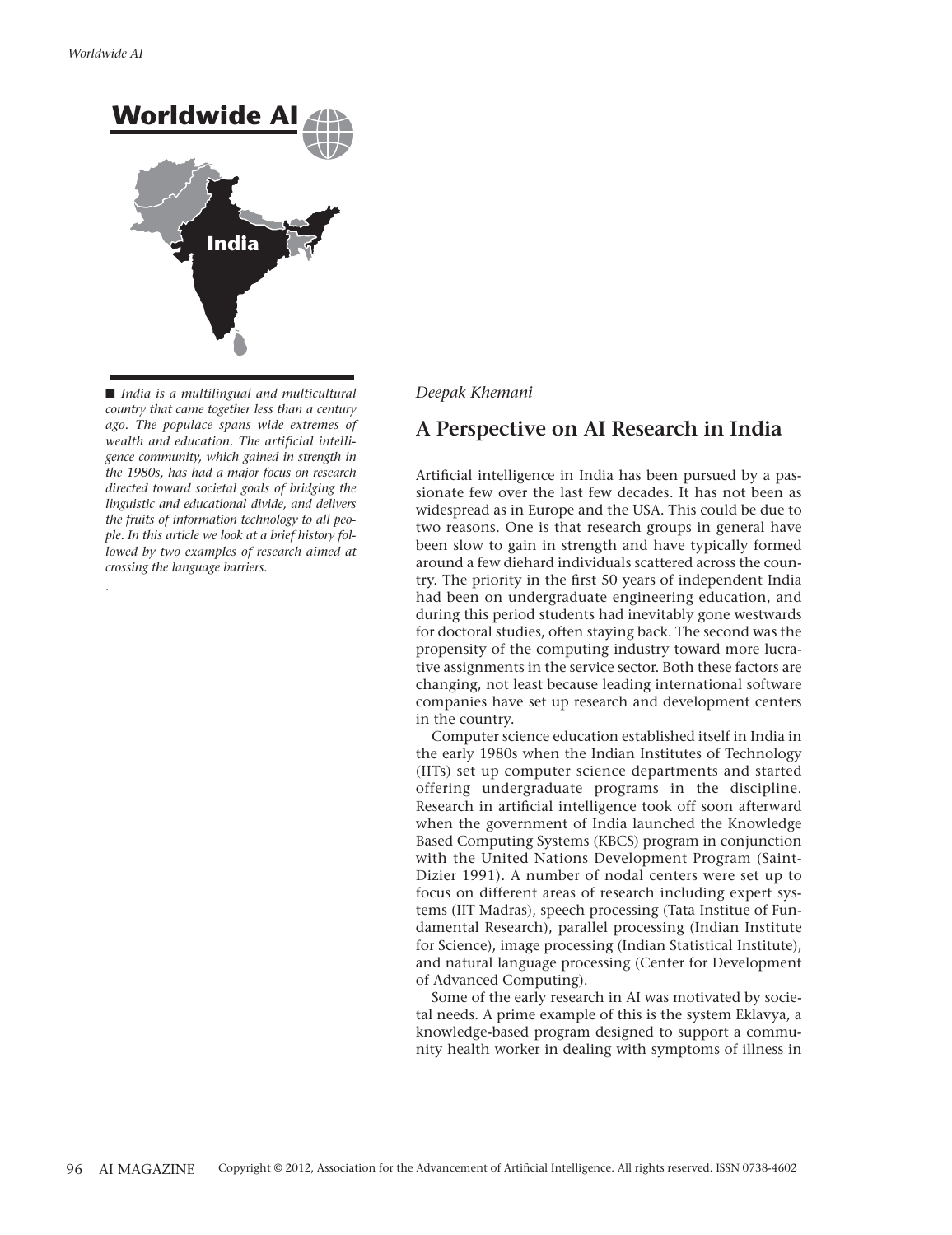toddlers (Chandrasekhara, Shanthi, and Mahabala 1994). The program, named after a disadvantaged character in the epic Mahabharata, was meant to help create systematic case histories, provide basic treatment advice, or indicate the need for a referral, much like the call center software deployed in more modern times. Other examples are the language teaching system Vidya, the flight scheduling expert system Sarani (developed at CDAC, Mumbai), and a speech synthesis system developed for the railways by TIFR. Some of the people working in the KBCS projects found their way into the software industry and wee instrumental in seeding inhouse projects. For example Vivek Balaraman and his team at Tata Research Centre Pune developed a case-based reasoning kernel.

In the rest of the column we take a closer look at two strands of AI research in India that have thrived in the post-KBCS era.

#### Machine Translation

India is home to hundreds of different languages, with 22 being designated as official. Given that an average individual is familiar with only a few, machine translation (MT) and more recently cross language information retrieval has been a magnet for researchers. One group that has moved significantly beyond toy demonstrations is led by Rajeev Sangal and Vineet Chaitanya. The group, which had its genesis at IIT Kanpur in the 1980s, is currently active and growing at IIIT Hyderabad.

Fully aware that machine translation is a hard problem, the group embarked on translation with a basic system called Anusaaraka. The system exploited the fact that many Indian languages have well defined ways of depicting case markers by inflexions on words (Bharati, Chaitanya, and Sangal 1994). Coupled with the fact that these explicit markers, called *vibhakti,* can be mapped across languages, *Anusaaraka*, which means "the conformist," is designed to do a translation in which the reader actively brings to the fore her or his world knowledge to quickly get a gist of the content. The emphasis is on comprehensibility and access to content as opposed to grammatical correctness. The system is not self-contained, which means that for tasks like literary translations the output will have to be postedited by a human for grammar and style.

The quality of a natural language processing system is directly dependent of the linguistic data that the system has access to. To this end the government of India is supporting the Linguistic Data Consortium for Indian Languages (LDC-IL) spearheaded by Sangal. The goal is to create a "repository of linguistic resources in all Indian languages in the form of text, speech and lexical corpora."

The utility of such corpora is demonstrated by

the automatic translation system Sampark launched recently by the consortium (Anthes 2010). Sampark adopts a three-phased strategy for translation. In the analysis phase a series of modules (tokenizer, morphological analyzer, part of speech tagger, chunker, named entity recognizer, parser, and word sense disambiguator) generate an intermediate representation that is easy to transfer (syntax transfer, lexical transfer, and some transliteration). In the third phase target generation takes into account the agreement between phrases and insertion of the appropriate case markers. Sampark employs a mix of rule-based and statistical machine-learning approaches for different modules and exploits large amounts of linguistic data created by many teams of lexicographers working in eight Indian languages and English across the country. Currently translation between 18 language pairs is being developed.

## Lexico-Semantic Relations

A key problem in natural language processing is word sense disambiguation. The Wordnet, a taxonomy of synsets (synonym sets) and relations between them, can be used for this task. The first one in English was created in Princeton. A Wordnet may be created manually by lexicographers by first principles. An alternative, as was first done for EuroWordnet, is creating synsets in a target language by mapping them from synsets of a source language. The first principles process is slow but produces synsets that have high fidelity to the concepts embodied by a society (in their language). The second is faster but may miss out on target language concepts. For example, the concept (represented by the word) *nephew* in English is further split into two concepts *bhatijaa* (brother's son) and *bhanjaa* (sister's son) in Hindi. In turn the concept *bhatijaa* is further split into *elder brother's son* and *younger brother's son* in Telugu. Indian languages contrariwise cannot describe the many forms of snow that Inuktitut would.

An approach is to borrow as much as one can from other Wordnets, and it works well for languages that are similar. A team led by Pushpak Bhattacharya at IIT Bombay started with a Marathi Wordnet created by expansion from the Hindi Wordnet that they had created by first principles (Bhattacharya 2010). Following this various universities across the country have come together to build cross-linked Wordnets in 16 of the 22 official languages. These are, Hindi, Marathi, Konkani, Sanskrit, Nepali, Kashimiri, Assamese, Tamil, Malayalam, Telugu, Kannad, Manipuri, Bodo, Bangla, Punjabi, and Gujarati, apart from Urdu. These languages come from diverse origins ranging from Indo-Aryan to Dravidian to Sino-Tibetan. Initially 32,000 synsets were assigned to six persons to